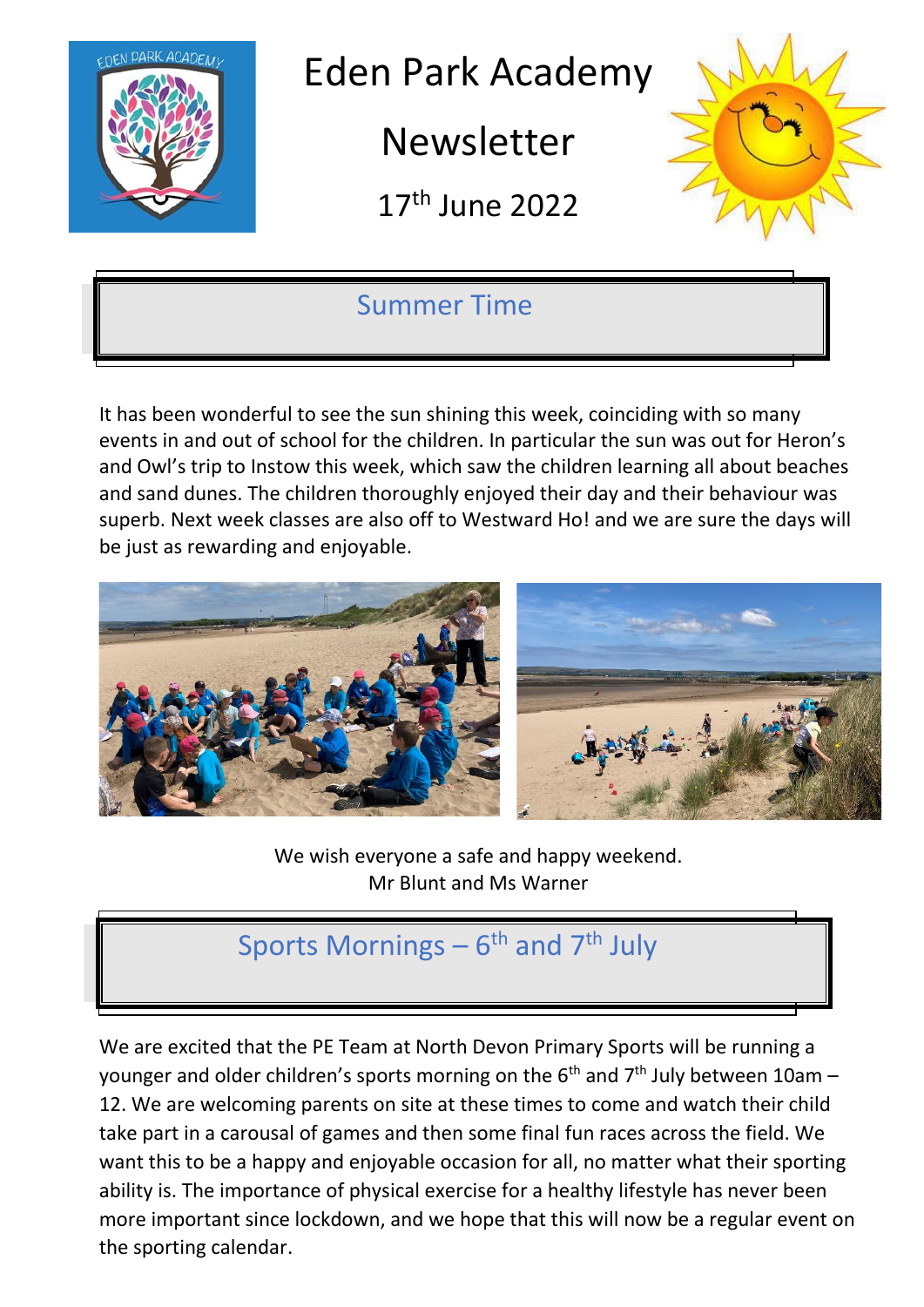### Reminder – Start of Day

Please can we remind parents/carers that when they drop off their children in the mornings to make their way off site as promptly as possible. This helps with getting all the children into school in a calm and safe way, without blocking footpaths or overhearing 'adult' conversations. Many thanks for your support with this.

### Diary Dates

**Tuesday 21st June - Park School Induction meeting for new parents:** *An open evening from 6pm for parents of Y6 children moving onto Park.* 

**29th, 30th, 4th and 5th June –** Pilton Taster Days. *Y6 children going to Pilton in September will get to experience some taster days.* 

**Tuesday 5th July** – SATs results published. *These will be sent home with children to be shared parents.* 

**Wednesday 6th July** – Reception and KS1 Sports Morning (10am – 12) *Parents of Starlings and Kingfisher children are invited to watch the children take part in various sports games and races.* 

**Thursday 7th July** – Key Stage 2 Sports Morning (10am -12) Parents of Herons, Owls, Puffins and Starlings children are invited to watch the children take part in *various sports games and races.* 

**Wednesday 13th Thursday 14th July –** Park Taster Days *Y6 children going to park in September will experience a taster day.* 

**Wednesday 13th July -** Class swap afternoon *Children will meet their new teachers and visit their class for September.* 

**Friday 15th July** – Pupil reports sent home.

**Monday 18th July** – Key Stage 2 children to visit Sticklepath School to watch a drama performance of Matilda.

**Tuesday 19th and Wednesday 20th July** – Teacher/Parent meetings

**Wednesday 20th July** – Rocksteady Music Concert *Parents of children taking part in Rocksteady music are invited to watch a performance in the school hall.* 

**Monday 25th July** – Last day of summer term.